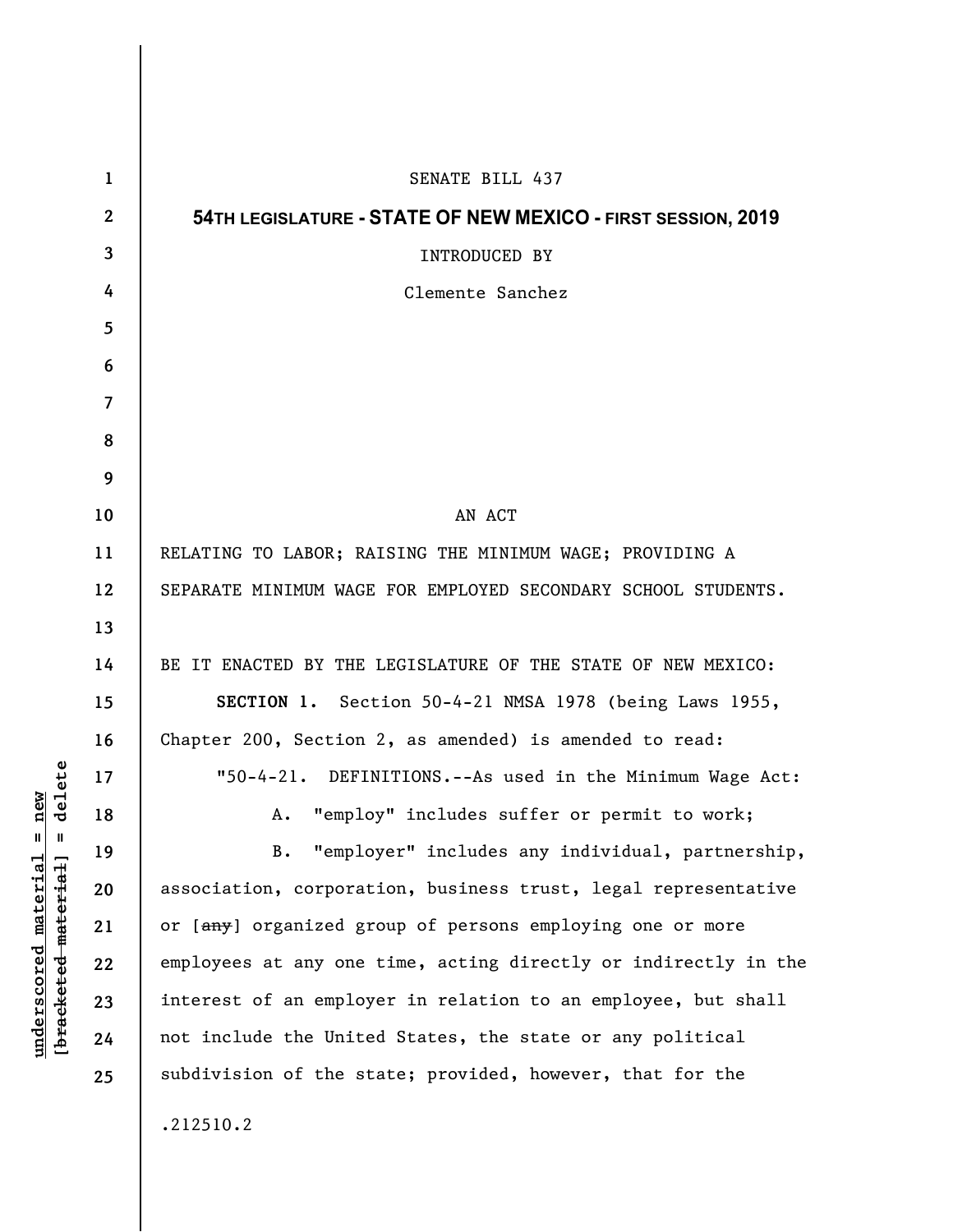**1 2 3 4 5 6 7 8 9 10 11 12 13 14 15 16 17 18 19 20 21 22 23 24 25**  purposes of Subsection A of Section 50-4-22 NMSA 1978, "employer" includes the state or any political subdivision of the state; and C. "employee" includes an individual employed by an employer, but shall not include: (1) an individual employed in domestic service in or about a private home; (2) an individual employed in a bona fide executive, administrative or professional capacity and forepersons, superintendents and supervisors; (3) an individual employed by the United States, the state or any political subdivision of the state; provided, however, that for the purposes of Subsection A of Section 50-4-22 NMSA 1978, "employee" includes an individual employed by the state or any political subdivision of the state; (4) an individual engaged in the activities of an educational, charitable, religious or nonprofit organization where the employer-employee relationship does not, in fact, exist or where the services rendered to such organizations are on a voluntary basis. The employer-employee relationship shall not be deemed to exist with respect to an individual being served for purposes of rehabilitation by a charitable or nonprofit organization, notwithstanding the payment to the individual of a stipend based upon the value of the work .212510.2

 $- 2 -$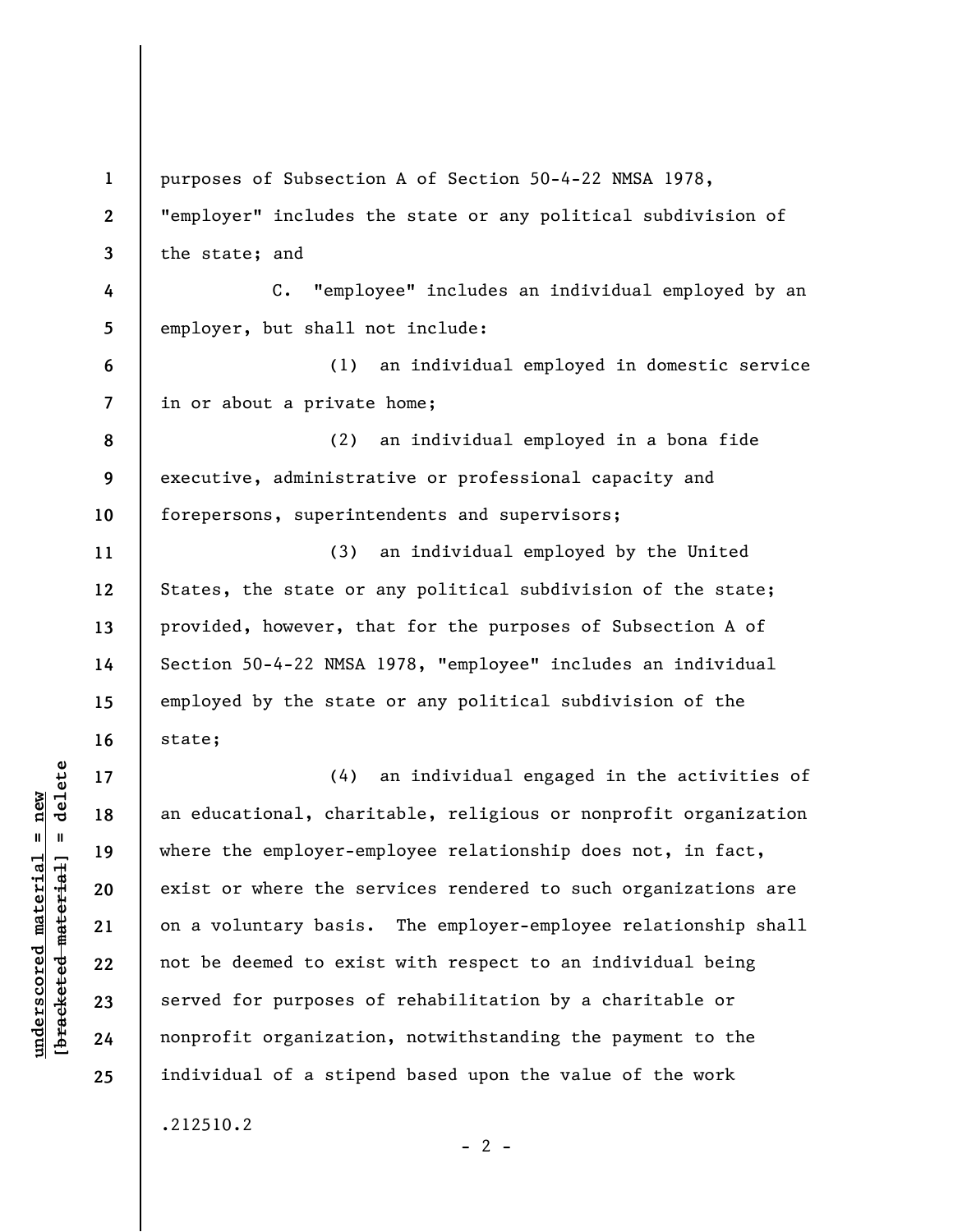**1 2 3 4 5 6 7 8 9 10 11 12 13 14 15 16 17 18 19 20 21 22 23 24 25**  performed by the individual; (5) salespersons or employees compensated upon piecework, flat rate schedules or commission basis; [(6) students regularly enrolled in primary or secondary schools working after school hours or on vacation; (7)] (6) registered apprentices and learners otherwise provided by law;  $[$ (8)]  $(7)$  persons eighteen years of age or under who are not students in a primary, secondary, vocational or training school;  $[\frac{(9)}{8}]$  persons eighteen years of age or under who are not graduates of a secondary school;  $[+10)$  (9) G.I. bill trainees while under training; [(11)] (10) seasonal employees of an employer obtaining and holding a valid certificate issued annually by the director of the labor relations division of the workforce solutions department. The certificate shall state the job designations and total number of employees to be exempted. In approving or disapproving an application for a certificate of exemption, the director shall consider the following: (a) whether such employment shall be at an educational, charitable or religious youth camp or retreat; (b) that such employment will be of a temporary nature; .212510.2  $-3 -$ 

**underscored material = new [bracketed material] = delete**

 $\frac{1}{2}$  intereted material = delete  $underscored material = new$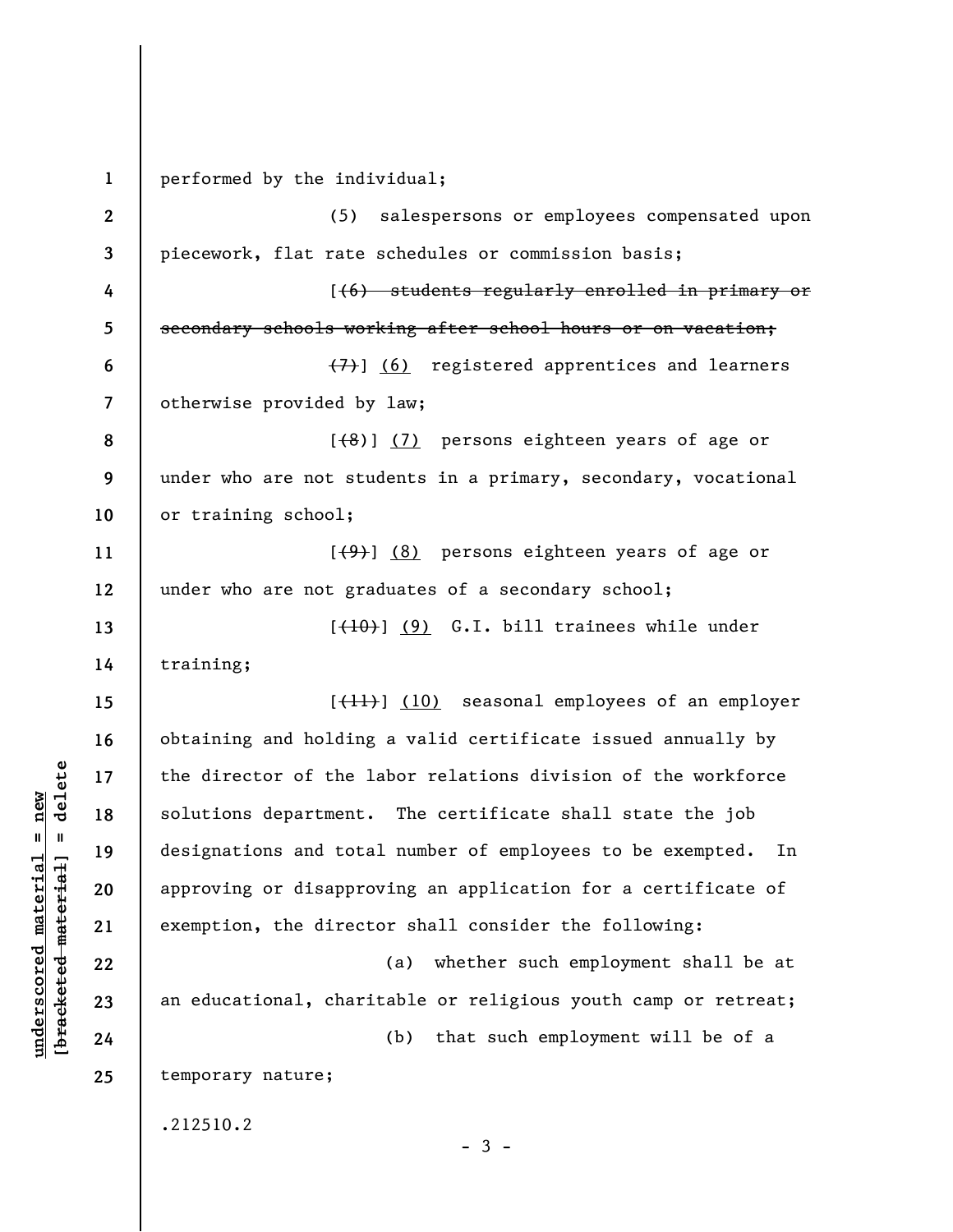**1 2 3 4 5 6 7 8 9 10 11 12 13 14 15 16 17 18 19 20 21 22 23 24 25**  (c) that the individual will be furnished room and board in connection with such employment, or if the camp or retreat is a day camp or retreat, the individual will be furnished board in connection with such employment; (d) the purposes for which the camp or retreat is operated; (e) the job classifications for the positions to be exempted; and (f) any other factors that the director deems necessary to consider; [(12)] (11) any employee employed in agriculture: (a) if the employee is employed by an employer who did not, during any calendar quarter during the preceding calendar year, use more than five hundred [man-days] person-days of agricultural labor; (b) if the employee is the parent, spouse, child or other member of the employer's immediate family; for the purpose of this subsection, the employer shall include the principal stockholder of a family corporation; (c) if the employee: 1) is employed as a hand-harvest laborer and is paid on a piece-rate basis in an operation that has been, and is customarily and generally recognized as having been, paid on a piece-rate basis in the region of employment; 2) commutes daily from the employee's .212510.2  $- 4 -$ 

 $\frac{1}{2}$  intereted material = delete **[bracketed material] = delete**  $underscored material = new$ **underscored material = new**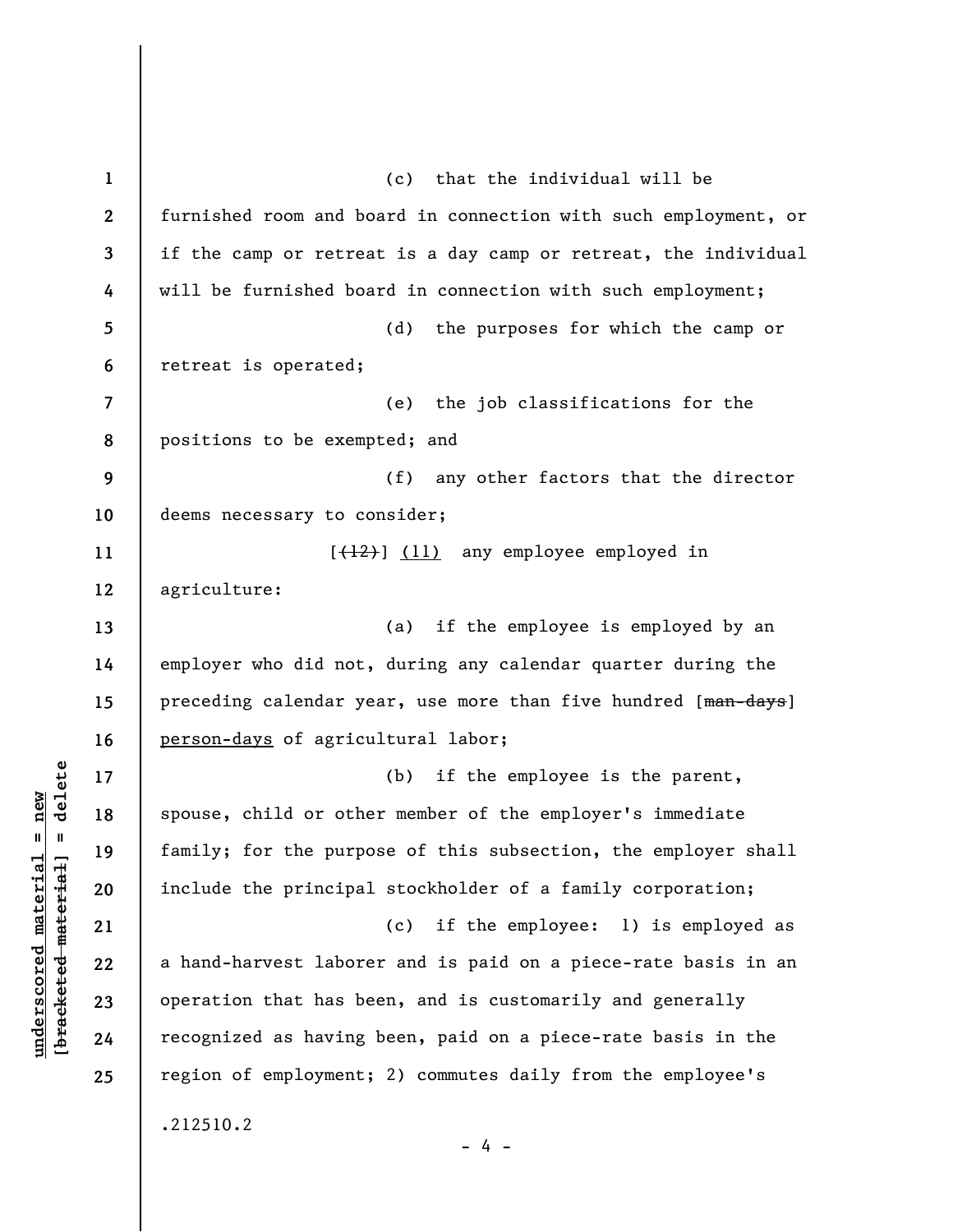**1 2 3 4 5 6 7 8 9 10 11 12 13 14 15 16 17 18 19 20 21 22**  permanent residence to the farm on which the employee is so employed; and 3) has been employed in agriculture less than thirteen weeks during the preceding calendar year; (d) if the employee, other than an employee described in Subparagraph (c) of this paragraph: 1) is sixteen years of age or under and is employed as a handharvest laborer, is paid on a piece-rate basis in an operation that has been, and is generally recognized as having been, paid on a piece-rate basis in the region of employment; 2) is employed on the same farm as the employee's parent or person standing in the place of the parent; and 3) is paid at the same piece-rate as employees over age sixteen are paid on the same farm; or (e) if the employee is principally engaged in the range production of livestock or in milk production;  $[\frac{13}{12}]$  (12) an employee engaged in the handling, drying, packing, packaging, processing, freezing or canning of any agricultural or horticultural commodity in its unmanufactured state; or  $[$ (14)</sub> $]$  (13) employees of charitable, religious or nonprofit organizations who reside on the premises of group

homes operated by such charitable, religious or nonprofit organizations for persons who have a mental, emotional or developmental disability."

.212510.2

 $\frac{1}{2}$  intereted material = delete **[bracketed material] = delete**  $underscored material = new$ **underscored material = new**

**23** 

**24** 

**25** 

 $- 5 -$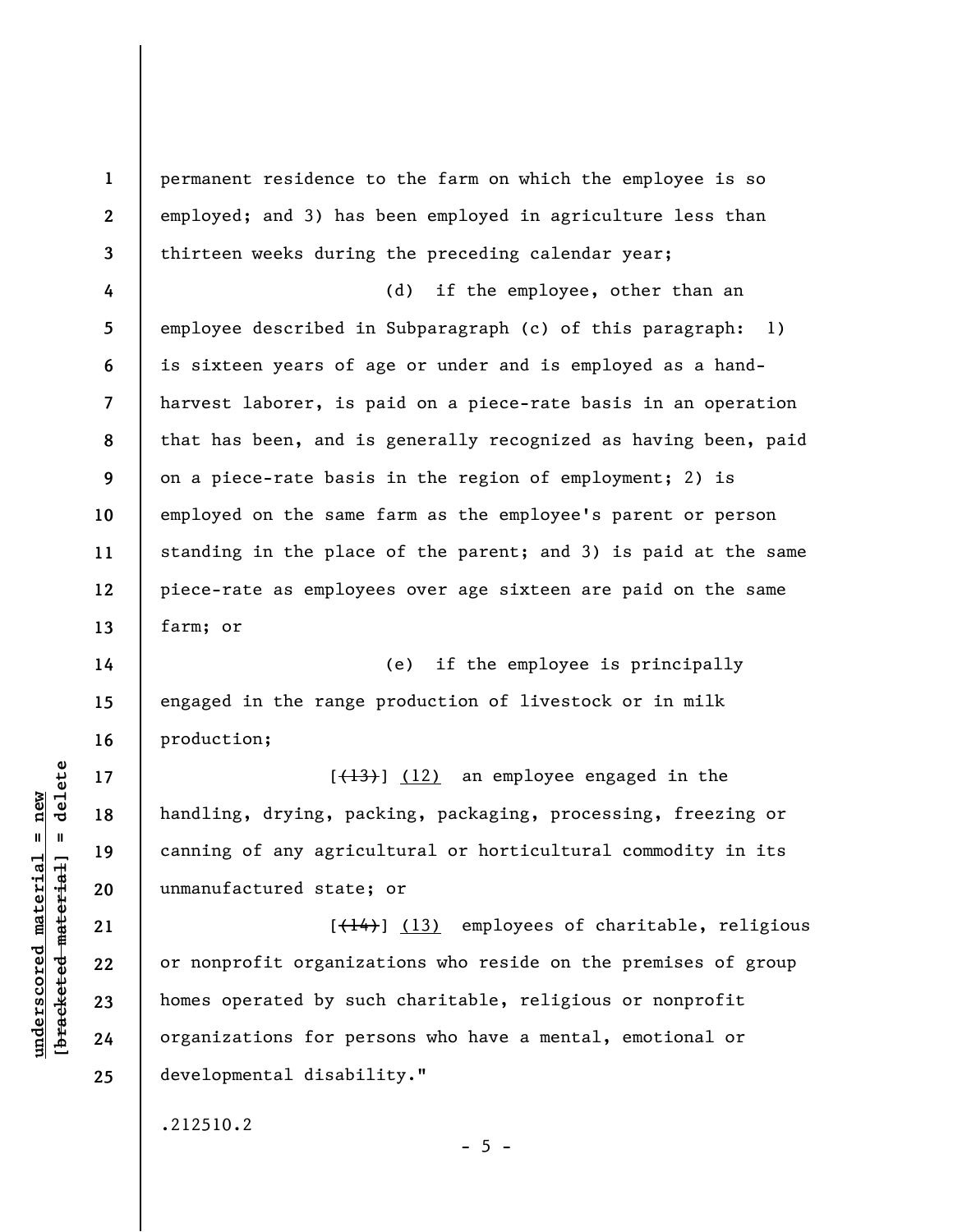| $\mathbf{1}$ | SECTION 2. Section 50-4-22 NMSA 1978 (being Laws 1955,          |
|--------------|-----------------------------------------------------------------|
| $\mathbf{2}$ | Chapter 200, Section 3, as amended) is amended to read:         |
| 3            | "50-4-22. MINIMUM WAGES.--                                      |
| 4            | [A. An employer shall pay an employee the minimum               |
| 5            | wage rate of six dollars fifty cents (\$6.50) an hour. As of    |
| 6            | January 1, 2009, an employer shall pay the minimum wage rate of |
| 7            | seven dollars fifty cents (\$7.50) an hour.]                    |
| 8            | A. Except as provided in Subsection B of this                   |
| 9            | section, an employer shall pay to an employee a minimum wage    |
| 10           | rate of:                                                        |
| 11           | (1) prior to October 1, 2019, at least seven                    |
| 12           | dollars fifty cents (\$7.50) an hour;                           |
| 13           | (2) beginning October 1, 2019 and prior to                      |
| 14           | April 1, 2020, at least nine dollars twenty-five cents (\$9.25) |
| 15           | an hour; and                                                    |
| 16           | on and after April 1, 2020, at least ten<br>(3)                 |
| 17           | dollars (\$10.00) an hour.                                      |
| 18           | B. On and after October 1, 2019, an employer who                |
| 19           | employs a student regularly enrolled in secondary school to     |
| 20           | work after school hours or when school is not in session shall  |
| 21           | pay the student a minimum wage rate of at least eight dollars   |
| 22           | fifty cents (\$8.50) an hour unless the student is employed     |
| 23           | pursuant to Subsection D of this section, in which case the     |
| 24           | provisions of that subsection shall apply to the student. In    |
| 25           | each case, the employer shall follow the provisions of the      |
|              | .212510.2                                                       |

 $- 6 -$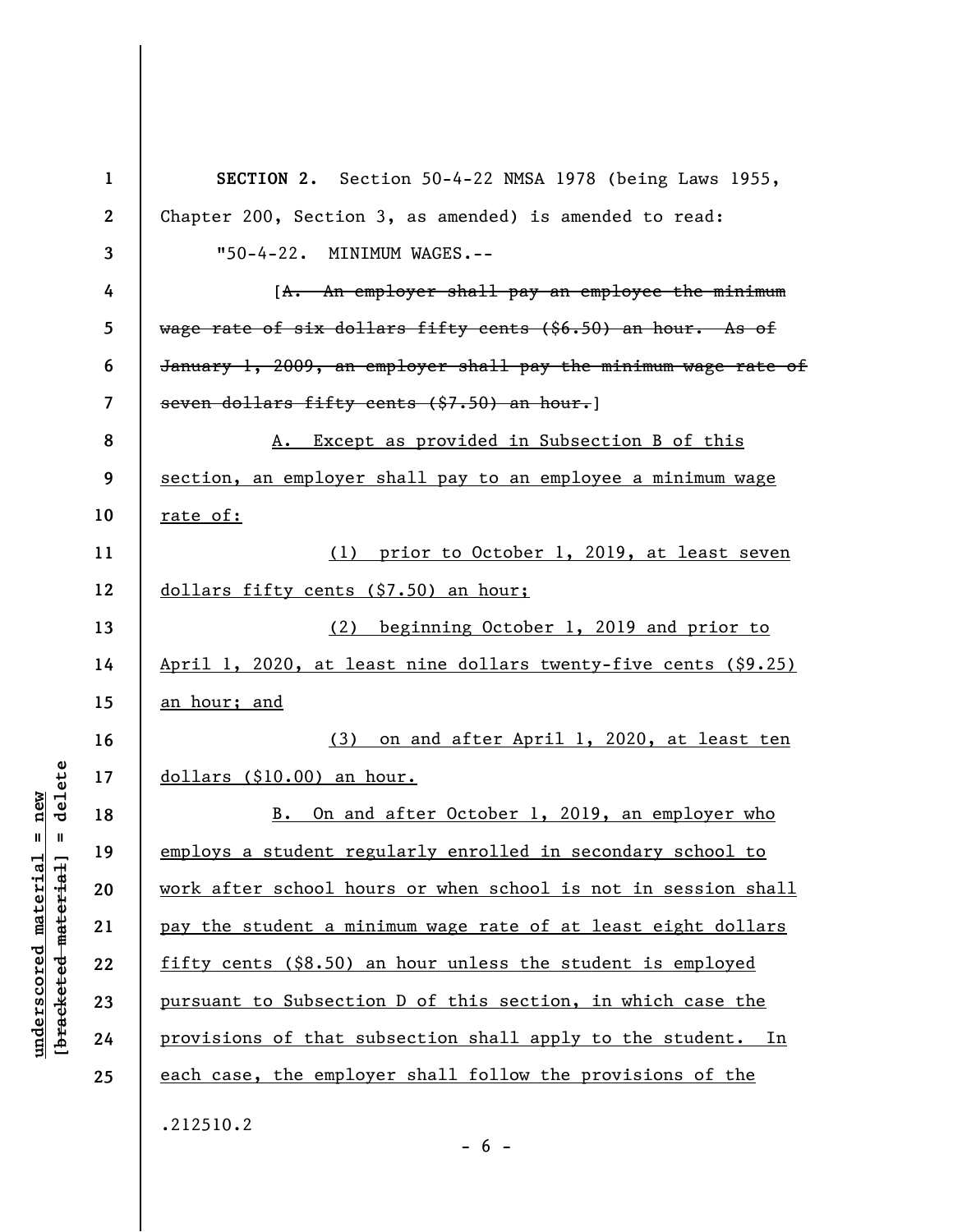**1 2**  Child Labor Act, and Subsection E of this section shall not apply to the student.

**3 4 5 6**  [B.] C. An employer furnishing food, utilities, supplies or housing to an employee who is engaged in agriculture may deduct the reasonable value of such furnished items from any wages due to the employee.

**7 8 9 10**  [ $G$ .] D. An employee who customarily and regularly receives more than thirty dollars (\$30.00) a month in tips shall be paid a minimum hourly wage [of two dollars thirteen cents  $(\text{$2,13).}$  The as follows:

**11 12**  (1) prior to October 1, 2019, at least two dollars thirteen cents (\$2.13) an hour;

(2) beginning October 1, 2019 and prior to April 1, 2020, at least two dollars thirty-eight cents (\$2.38) an hour;

**16 17**  (3) on and after April 1, 2020, at least three dollars (\$3.00) an hour; and

(4) the employer may consider tips as part of wages, but the tips combined with the employer's cash wage shall not equal less than the minimum wage rate as provided in Subsection A of this section. All tips received by such employees shall be retained by the employee, except that nothing in this section shall prohibit the pooling of tips among employees.

 $[\frac{D-1}{2}]$  E. An employee shall not be required to work .212510.2

 $\frac{1}{2}$  intereted material = delete **[bracketed material] = delete**  $anderscored material = new$ **underscored material = new**

**13** 

**14** 

**15** 

**18** 

**19** 

**20** 

**21** 

**22** 

**23** 

**24** 

**25** 

- 7 -